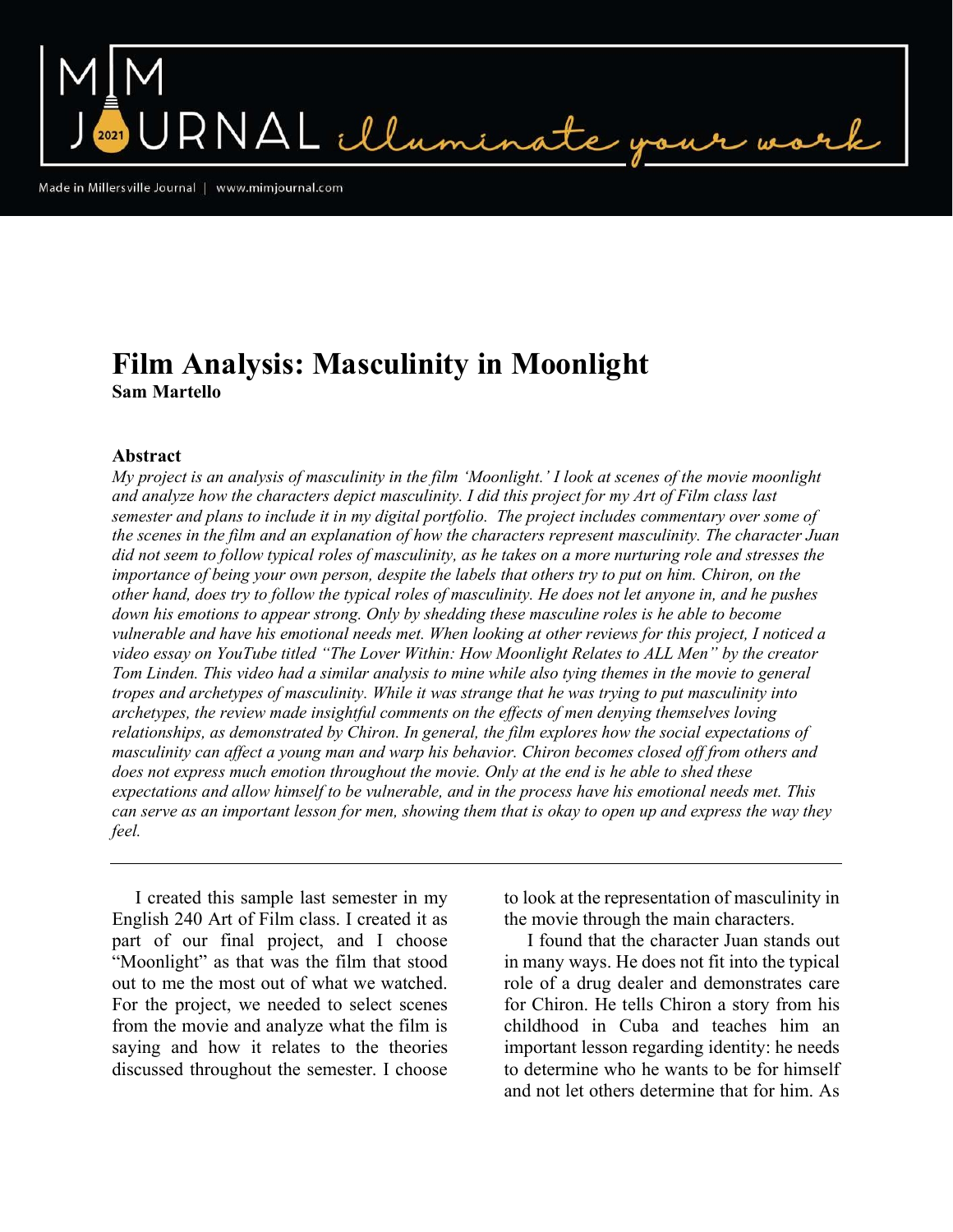a man, there are many societal expectations that are placed on Chiron. This lesson will be important for him to navigate those expectations and become the person that he wants to be, not just the person that societal standards demand him to be (Jenkins 2016).

 The Character Chiron, on the other hand, does try to take on the societal roles of masculinity. He becomes hard, strong and emotionally unavailable. This is demonstrated through his actions as well as his expression. Chiron does not seem to convey much emotion when he talks, including when he is joking. He lives alone, and we never see him with friends either, implying that he spends the majority of his time alone and without any strong social bonds. We get to see the toll that this takes on him, as the years of neglecting his social and emotional needs weigh him down. Finally, at the end of the movie, he is able to open up and be vulnerable, shedding the harmful masculine expectations he was clinging onto (Jenkins 2016).

 I looked at other reviews for this movie and found that many critics also commented on masculinity. The video I looked at, "The Lover Within: How Moonlight Relates to ALL Men" provides interesting insights into the movie, including details I missed such as Chiron's distant relationship with his mother represent by the way she is listed in his contacts (Linden 2017). The video did include some ideas and concepts that seemed strange to me, such as the fact that the author puts masculinity into "archetypes." I understand that the point is to explain these archetypes and present different ways to be a man. Even so, I do not think it necessary to continue to put masculinity into categories or boxes like this. Regardless, the perspective of the review was interesting. He covers many of the issues that I addressed in my commentary, such as Chiron's isolation and adoption of harmful masculine ideals, so it seemed fitting to include some of this perspective in my analysis (Linden 2017).

 In Conclusion, the film "Moonlight" explores how the expectations of masculinity influence the character Chiron. Early in his life, he is taught an important lesson about how he needs to determine for himself who he will be. He spends a large portion of his life trying to conform to the societal expectations placed on men, and at the end of the movie he is finally able to move past these expectations and be vulnerable. This can serve as an important lesson for any man watching the movie. While there are societal standards that teach men to suppress emotion and never be vulnerable, opening up can be a rewarding and necessary action to get our emotional needs met.